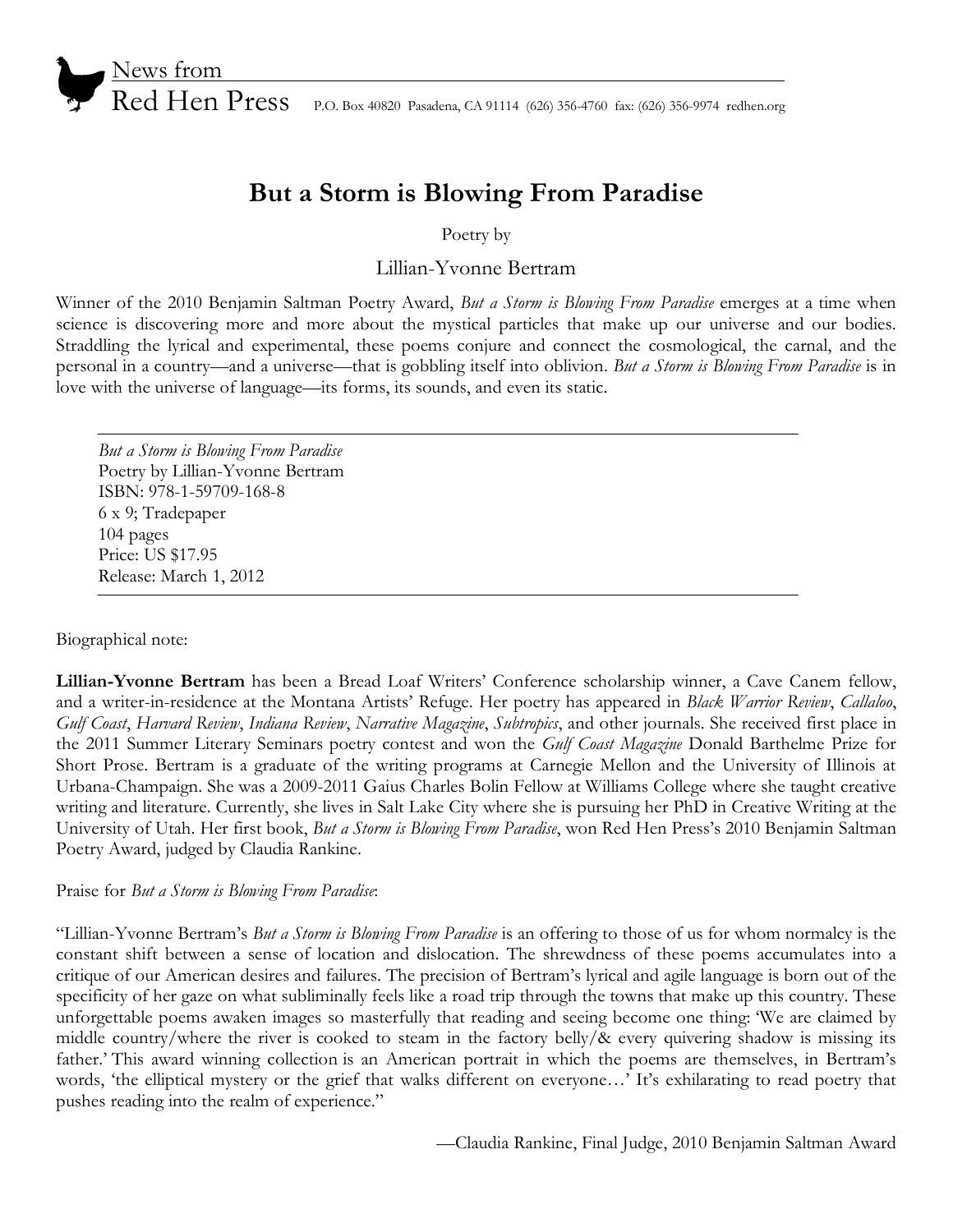



Red Hen Press P.O. Box 40820 Pasadena, CA 91114 (626) 356-4760 fax: (626) 356-9974 redhen.org

## **More Praise for** *But a Storm is Blowing From Paradise***:**

"The promise to 'learn/ more about the cosmos then apply/ that knowledge to the arts' could serve well as a maxim for these brilliant, adventuresome poems. Lillian-Yvonne Bertram is charting a wonderful new path through contemporary poetry. Touched but never bound by singular doctrines of narrative, lyric or experiment, her poems merge linguistic zeal with capacious imagination. *But a Storm is Blowing From Paradise* is a trailblazing debut, and Lillian-Yvonne Bertram is not simply a poet to watch, she is a poet to follow."

—Terrance Hayes

"What's a storm doing in Paradise to begin with? I blame the Poet. And why's it blowing this way? I blame Bertram. Radiowoman's got 'jukebox growth' up and down the dial, hitting frequencies high and low. What's that you say, Barking Dog? 'Inferior & menstrus'? Ha. Storm blowing this way is a book of smart songs that part the curtains of Paradise. Storm blowing this way, hip to brain, is a poet you'll be reading for years. 'O thuggish awakening'? Bring it on."

—Steve Davenport, author of *Uncontainable Noise*

"*But a Storm is Blowing From Paradise* is a rich book with plenty of channels coming through loud and clear. There's plenty of thinking (and imagining) happening on the page. Bravo, Bertram."

—Rigoberto Gonzalez, *Harriet*

"And just as storms are beautiful from a distance, violent from within, and we never fully understand their magnitude until they have passed over, so the poetry of *But a Storm is Blowing From Paradise* leaves us in its wake to reveal what is, after all that has come, all that has been tossed in the wind."

—Lori A. May for *Rattle*